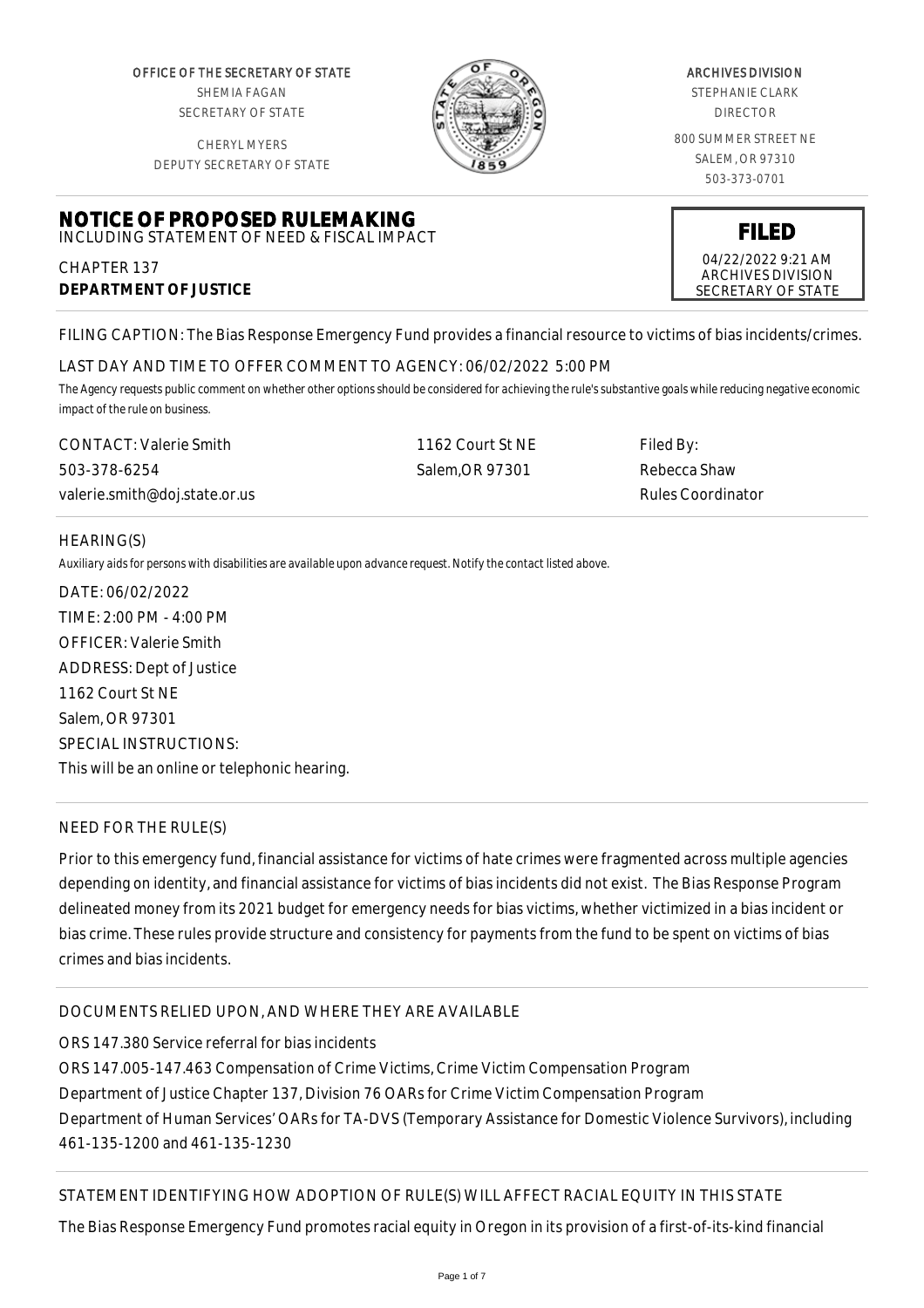resource to aid victims in their recovery from bias incidents and bias crimes. Examples include allowing for "other documentation" from payees beyond receipts and invoices, specifying that bias victims do not need to report to police, and that victims need not be US citizens and need not be documented non-citizens. Immigration status is not checked, inquired about, or otherwise any condition of application. The Fund provides confidentiality protections under ORS 147.380(6), reflecting that communities of color and immigrant and refugee communities may be hesitant to engage with government unless their confidentiality is assured.

## FISCAL AND ECONOMIC IMPACT:

Up to \$1,000.00 per victim or \$2,000.00 per family, up to the current emergency funding of \$100,000.00.

# COST OF COMPLIANCE:

*(1) Identify any state agencies, units of local government, and members of the public likely to be economically affected by the rule(s). (2) Effect on Small Businesses: (a) Estimate the number and type of small businesses subject to the rule(s); (b) Describe the expected reporting, recordkeeping and administrative activities and cost required to comply with the rule(s); (c) Estimate the cost of professional services, equipment supplies, labor and increased administration required to comply with the rule(s).*

None.

## DESCRIBE HOW SMALL BUSINESSES WERE INVOLVED IN THE DEVELOPMENT OF THESE RULE(S):

Small businesses will not be affected by these rules and were not involved in the development of these rules.

## WAS AN ADMINISTRATIVE RULE ADVISORY COMMITTEE CONSULTED? NO IF NOT, WHY NOT?

The Hate Crimes and Bias Incidents Steering Committee, Oregon DOJ General Counsel, as well as numerous culturally and population specific community-based partners were consulted.

#### RULES PROPOSED:

137-068-0010, 137-068-0020, 137-068-0030, 137-068-0040, 137-068-0050

ADOPT: 137-068-0010

RULE SUMMARY: These rules dictate the allowable costs, eligibility, application process, and maximum financial assistance for the Bias Response Emergency Fund to assist victims of bias crimes and bias incidents in their recovery in the aftermath of bias.

 $CHANGFS TO RIIF$ 

137-068-0010 **Definitions** As used in this rule:¶ (1) "Applicant" means the victim, or the victim's legal guardian, or in the case of a homicide, one member of the immediate family of the decedent, who applies for emergency monies pursuant to this rule. ¶ (2) "Bias crime" means the commission, attempted commission or alleged commission of an offense described in ORS 166.155 or 166.165. ¶ (3) "Bias incident" has the meaning given that term in ORS 147.380(1)(b).¶ (4) "Department" means the Oregon Department of Justice.¶ (5) "Eligible costs" are approved expenses necessary for an applicant to respond to a bias incident or bias crime that occur within nintey (90) days of the bias incident or bias crime. Eligible costs are limited to costs incurred for the following purposes:¶ (a) Security measures, including, but not limited to, buying and installing home security cameras and video doorbells, changing locks, repairing windows and doors, phone or internet bills or installation, interpreter costs to interact with non-governmental agencies assisting in security measures.¶

(b) Relocation for safety purposes, whether temporary or permanent, including, but not limited to, rent or partial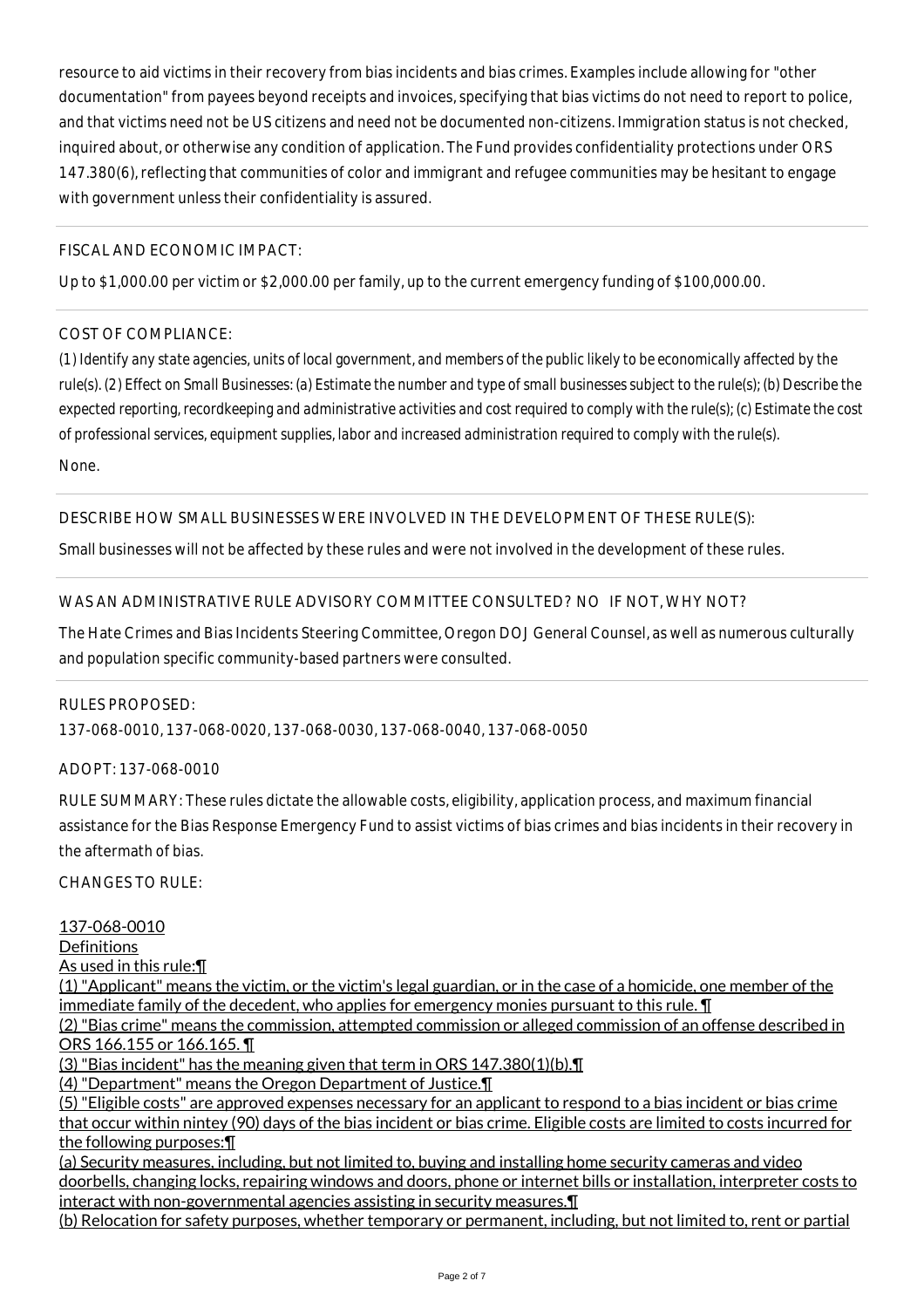rent, security deposit, moving costs, emergency hotel stay, rental car, vehicle repair for the purpose of relocation, other transportation costs, pet boarding. ¶

(c) Costs incurred due to the bias incident or bias crime rendering the victim unable to work, including, but not limited to, rent or partial rent, food costs, phone or internet bills, other utility bills. I

(d) Property damage directly resulting from the bias incident, including, but not limited to, repairs/clean-up for visible hate speech etched or graffitied on personal property or a necessary personal item, clean-up costs for damage done to the victim's yard, vehicle or home, and insurance deductibles when insurance has covered the primary losses in these situations. The Program may consider the level of re-traumatization caused should the property remain unfixed.¶

(e) Eligible costs do not include funeral costs, counseling costs, medical costs, rehabilitation costs, loss of earnings, loss of support to dependents, child support, pain and suffering, purchase of a firearm or other weapon, payment of a fine or other penalty, payment for relocation of household or personal belongings from another state, purchase of a pet or other guard animal, and attorney costs or other legal fees. ¶

(6) "Payee" is the business, vendor, landlord, or other recipient of funds that provides goods or services to an applicant that qualify as eligible costs.¶

(7) "Program" means the Oregon Department of Justice's Bias Response Program.¶ (8) "Victim" means an individual directly targeted and harmed in Oregon due to a bias incident or bias crime. Statutory/Other Authority: ORS 147.380, ORS 147.005-147.463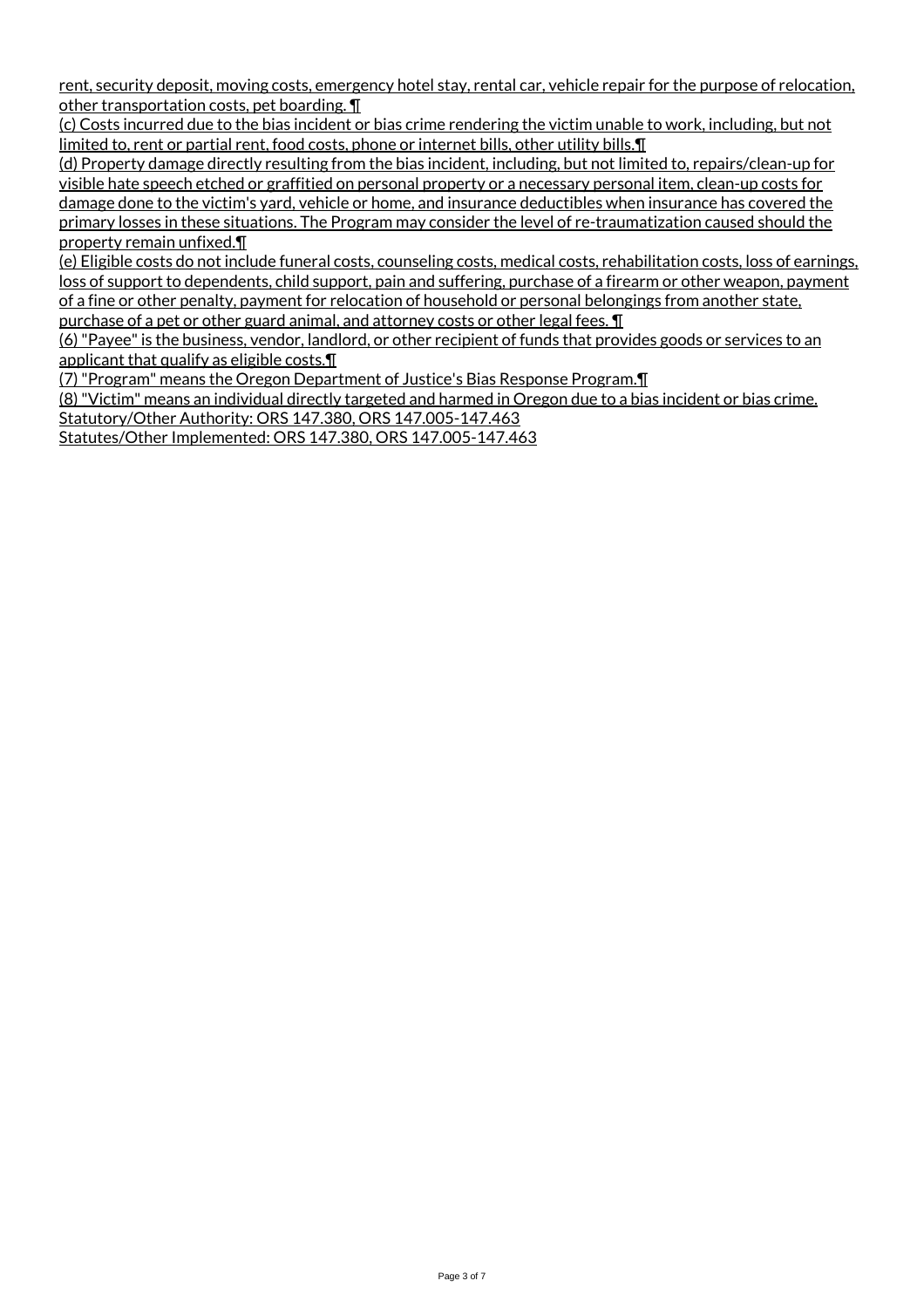RULE SUMMARY: These rules dictate the allowable costs, eligibility, application process, and maximum financial assistance for the Bias Response Emergency Fund to assist victims of bias crimes and bias incidents in their recovery in the aftermath of bias.

CHANGES TO RULE:

#### 137-068-0020

Eligibility

An applicant is eligible for financial assistance under this rule if the Program finds, in its sole discretion, that:¶ (1) The applicant is either (i) a victim of a bias crime or bias incident; (ii) the legal guardian of a victim of a bias crime or bias incident; or (iii) the decedent of the deceased victim of a bias crime or bias incident.¶

(2) The bias incident or bias crime occurred in Oregon in the last ninety (90) days. ¶

(3) The application for the emergency monies was filed with the Program within ninety (90) days of the occurrence of the bias incident or bias crime, unless the Program finds good cause exists for the failure to apply within ninety (90) days. "Good cause" for failure to apply within ninety (90) days of the bias incident or bias crime exists if the Program finds that:¶

(a) The victim fails to apply based on a reasonable fear that doing so would result in retaliation to the victim or another person;¶

(b) The victim fails to apply due to the traumatic nature of the crime;¶

(c) The victim is physically unable to apply because of the severity of the trauma resulting from the crime; or¶ (d) Any other circumstance for which the Department determines satisfactory.¶

(e) Good cause does not exist if the victim's financial need arises more than ninety (90) days after the bias incident or bias crime occurs.¶

(4) The application for the emergency monies is not the result of collusion between the applicant and the perpetrator of the victim.¶

(5) The applicant certifies that they have a financial need for the assistance.¶

(6) The Department has received appropriations, limitations, allotments or other expenditure authority sufficient to allow the Department, in the exercise of its reasonable administrative discretion, to make an award under this section.¶

(7) An individual may not receive emergency monies more than one (1) time during a one-year period regardless of the number of reported bias crimes or bias incidents.

Statutory/Other Authority: ORS 147.380, ORS 147.005-147.463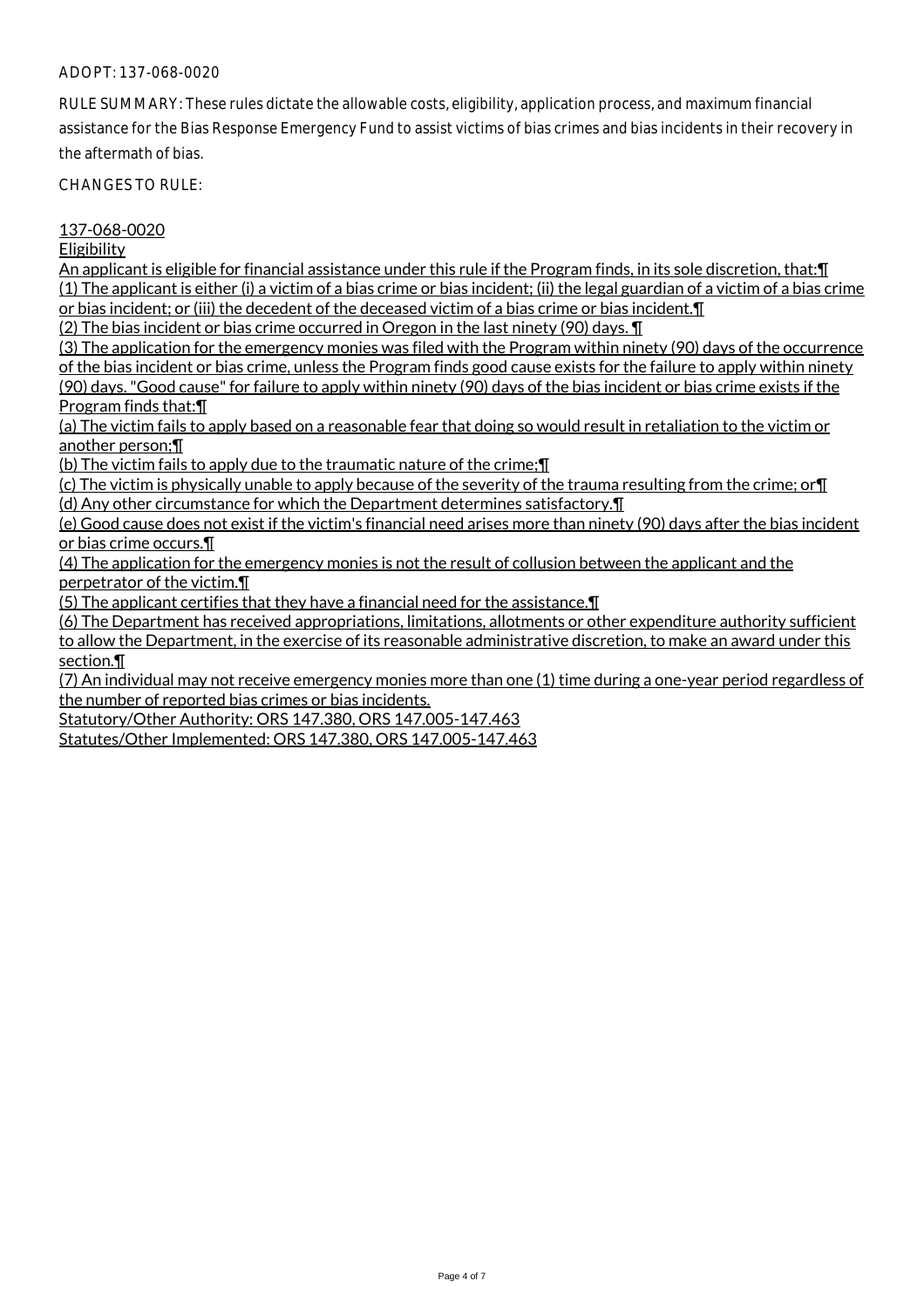RULE SUMMARY: These rules dictate the allowable costs, eligibility, application process, and maximum financial assistance for the Bias Response Emergency Fund to assist victims of bias crimes and bias incidents in their recovery in the aftermath of bias.

CHANGES TO RULE:

#### 137-068-0030

Application Process

Upon referral to the application for emergency monies by the Bias Response Hotline, an applicant or the victim may submit an application through the Program's application portal for emergency monies for eligible costs.¶ (1) Application information: The applicant must provide the date of application; the name of the victim; the name, role, and contact information for the applicant if the applicant is filing the application on behalf of another person; the victim's phone number (if they have one); the victim's physical address; the victim's email address (if they have one); a description of the bias incident or bias crime; the date of the bias incident or bias crime; a description and exact costs for which emergency monies are sought; a statement of financial need indicating they do not have existing resources to cover the eligible costs (no proof or documentation required); payee information (described below); an agreement to a limited release of information (described below); and certification from the applicant indicating that the application is needed to address a specific crisis situation or episode of need related to a bias incident or bias crime that has occurred in the last ninety (90) days.¶

(2) Payee information: The application must include full payee information, including payee name, payee mailing address, payee physical address (if different), payee phone number, and the victim's account number(s) where applicable, as well as any invoices, receipts, bills, or other documentation of eligible costs that the Program may require in its sole discretion.¶

(3) Limited release: The applicant must agree to, and have the authority to agree to, a time-limited release of information so that the Program may arrange for payments to be made within the Department finance process, so the Department may arrange for payment to the payee, and so the Department may communicate with the prosecutor's office to request restitution to the Department if there is a criminal prosecution.¶ (4) Neither a police report nor evidence of the applicant's citizenship or immigration status is a condition of applying for financial assistance under this rule.

Statutory/Other Authority: ORS 147.380, ORS 147.005-147.463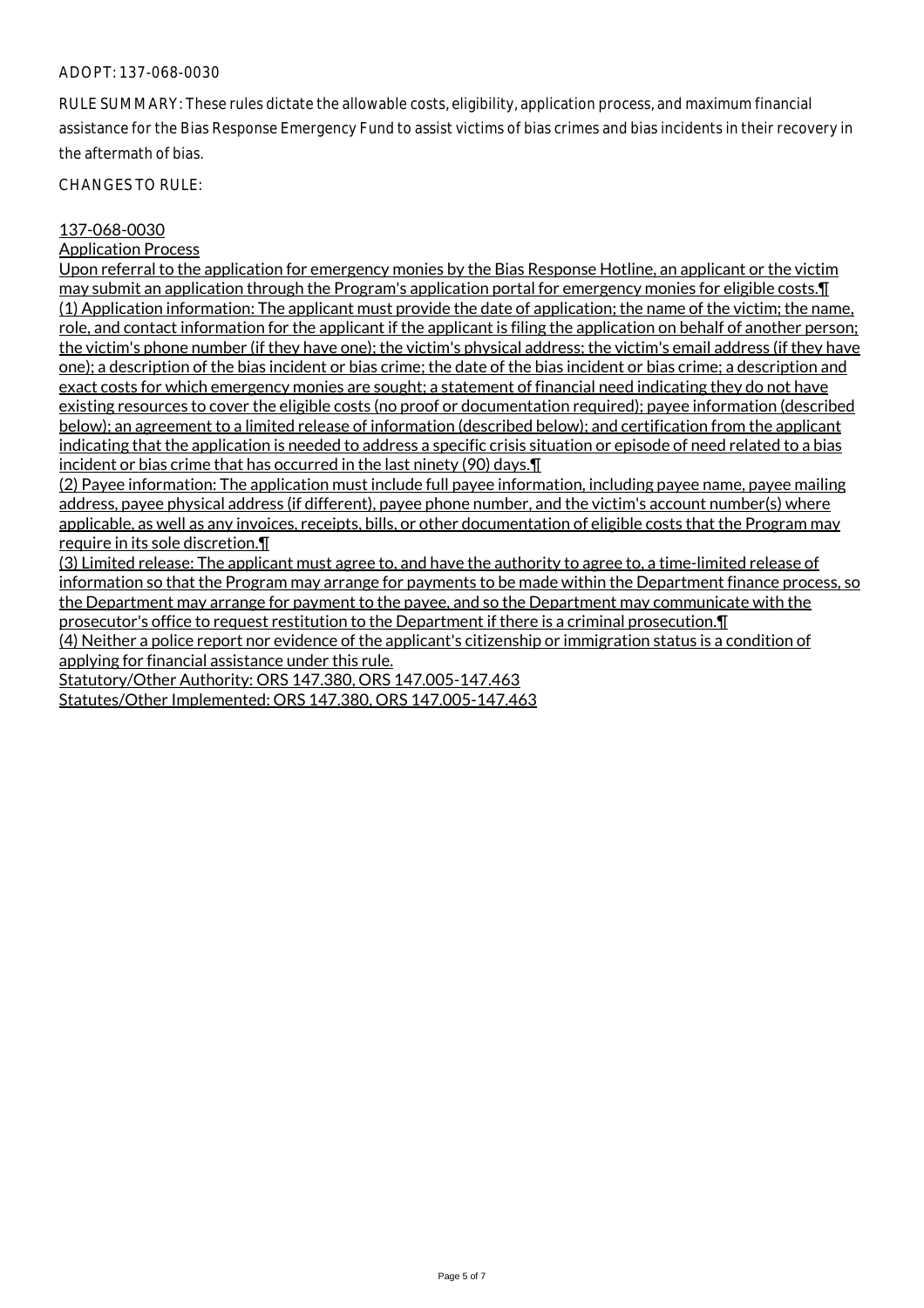RULE SUMMARY: These rules dictate the allowable costs, eligibility, application process, and maximum financial assistance for the Bias Response Emergency Fund to assist victims of bias crimes and bias incidents in their recovery in the aftermath of bias.

CHANGES TO RULE:

#### 137-068-0040

Financial Information

(1) Financial Assistance Amount and Limitations: An applicant may receive no more than \$1,000.00 in aggregate financial assistance in a 365-day period, unless the Program finds good cause to exceed that amount. I (a) When multiple family members are victims of the same bias crime or bias incident, no more than \$2,000.00 shall be awarded to the family in a 365-day period, regardless of the number of victims or the makeup of the family, unless the Program finds good cause.¶

(b) When multiple family members of a deceased victim apply for emergency monies, no more than \$2,000.00 shall be awarded to the family in a 365-day period, regardless of the size or makeup of the family, unless the Program finds good cause. ¶

(c) When multiple legal guardians of a victim apply for emergency monies, no more than \$1,000.00 shall be awarded to the family in a 365-day period, regardless of the size or makeup of the family, unless the Program finds good cause to exceed that amount. ¶

(2) The fund is a payor of last resort. All prior and existing resources, if available at the time of application, must be utilized before the fund can pay out, including insurance, and obligatory landlord and HOA remedies.¶

(3) Payments: The emergency fund only provides payments to payees. If a payee declines to accept payment from the Department for any reason, the Department will cancel payment and notify the victim. I

(4) Limitations: There is no guaranteed right or privilege to receive emergency monies from the Department. The emergency monies are a limited resource, and once those funds are expended, no more funds will be available to pay costs that would otherwise be compensable to eligible victims.

Statutory/Other Authority: ORS 147.380, ORS 147.005-147.463